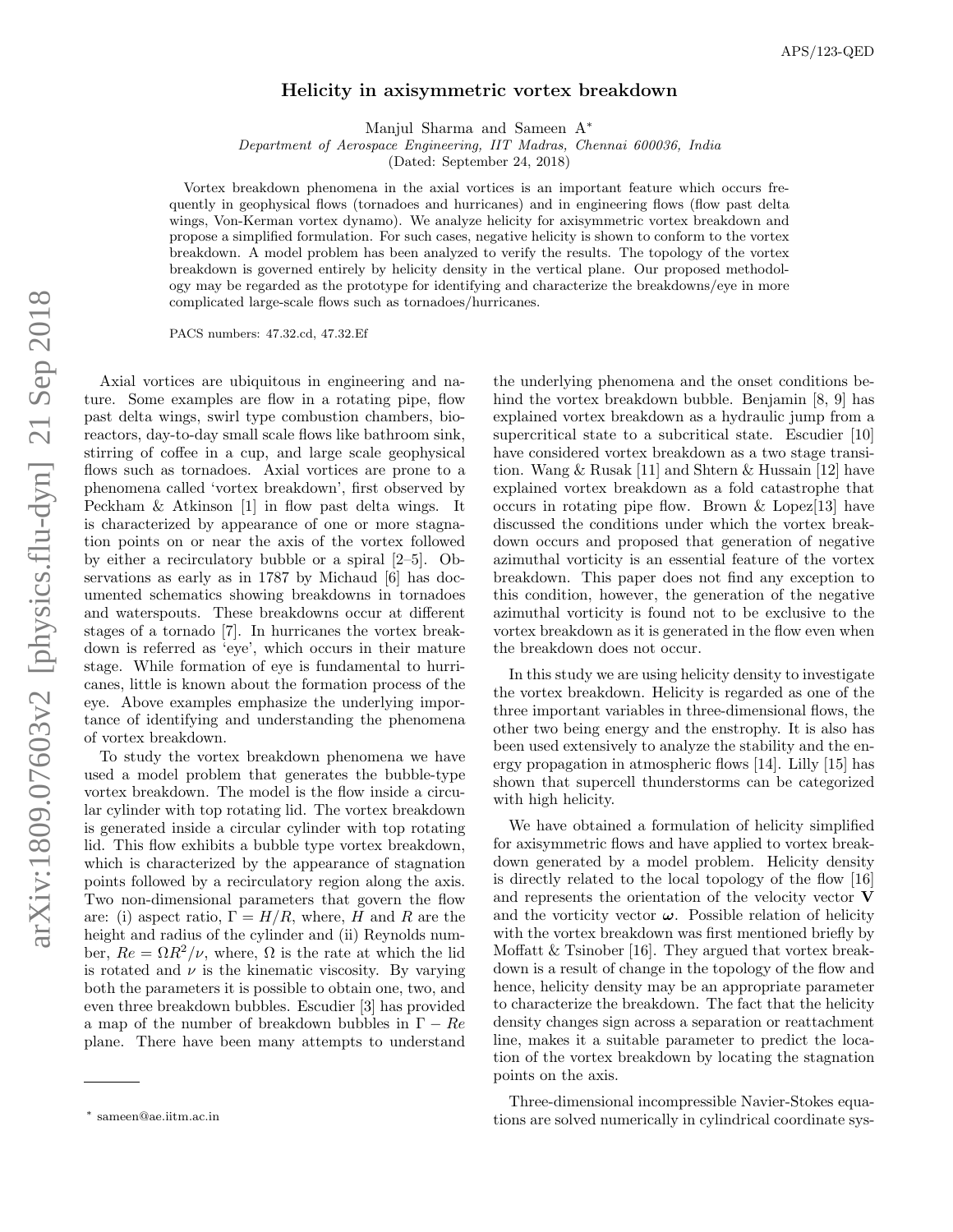

FIG. 1: Contours of  $u_z$  in z-plane at  $z = 0.1$  and iso-surface of  $u_z = 0$  for (a)  $Re = 2200$ , (b)  $Re = 2494$ , and (c)  $Re = 2700$  at an instant for  $\Gamma = 2.5$ 

tem  $(\theta, r, z)$ .

$$
\frac{\partial \mathbf{V}}{\partial t} + (\mathbf{V} \cdot \nabla) \mathbf{V} = -\nabla p + \frac{1}{Re} \nabla^2 \mathbf{V}
$$
 (1)

Here,  $\mathbf{V} = \langle u_{\theta}, u_{r}, u_{z} \rangle$  is velocity and p is pressure. The non-dimensionalization is done using  $R$  as the length scale and  $\Omega R$  as the velocity scale. A finite-difference method employing fractional-step algorithm [17] is used to solve the above equations. The boundary conditions at lower wall and side wall are  $u_{\theta} = u_r = u_z = 0$ , and at upper wall are  $u_{\theta} = r/R, u_r = u_z = 0$ . Fully staggered arrangement of variables has been used to achieve coupling between the pressure and the velocity. A grid independent study has been carried out to find the most suitable grid for the cases that are considered in this study. The solution for  $Re = 3400$  is simulated for three different grids which is the highest Re reported in this paper. The results are checked for consistency with both constant CFL number and constant time-step  $(\Delta t)$  calculations. Based on these results, a grid of size  $(N_\theta \times N_r \times N_z : 257 \times 129 \times 257)$  is used for  $\Gamma = 2.5$  in this study. The time step for the integration is  $\Delta t = 10^{-3}$ .

The flow has been simulated for various aspect ratios but mainly the results for  $\Gamma = 2.5$  have been discussed and described in detail. This aspect ratio has been examined well experimentally ([3, 18]) as well as computationally ([19–21]). Results for other aspect ratios are presented and discussed as and when required. All the results presented in this study are in the axisymmetric regime of the flow. For aspect ratio  $\Gamma = 2.5$ , at  $Re = 2200$ , two steady axisymmetric breakdown bubbles are obtained [3], see Fig. 1a. There are 4 distinct stagnation points at the axis. The iso-surface of  $u_z = 0$  is used to represent the structure and shape of the breakdown bubble as was used by Serre & Bontoux [22]. As the Reynolds number is increased to 2494 both the bubbles



FIG. 2: Contours of azimuthal vorticity in rz plane for  $\Gamma = 2.5$ , (a)  $Re = 1600$  and (b)  $Re = 2200$ .



FIG. 3: Variation of helicity density,  $h$ , along the axis  $(r = 0)$  for Figs. 2a and 2b.

merge leaving only two stagnation points on the axis as shown in the Fig. 1b. At  $Re = 2700$  the flow becomes unsteady but remains axisymmetric and the breakdown bubble starts moving along the axis periodically this observation was also reported by [19]. Fig. 1 shows these transitions in the flow for  $\Gamma = 2.5$  as Re is increased. Brown and Lopez [13] have shown that for axisymmetric vortex breakdowns, the flow away from the breakdown bubble and the side wall can be assumed inviscid. Under this assumption they have shown that in order to have the stagnation points on the axis and hence the breakdown bubble, generation of the negative azimuthal vorticity is required in the vicinity of the axis. The Fig. 2 shows the contours of azimuthal vorticity for  $\Gamma = 2.5$ . For  $Re = 1600$  the flow does not have any breakdown bubble and Fig. 2a shows negative azimuthal vorticity in the vicinity of the axis. For  $Re = 2200$ , which has two distinct vortex breakdown bubbles , Fig. 2b also shows negative azimuthal vorticity in the vicinity of the axis. This indicates that even though negative azimuthal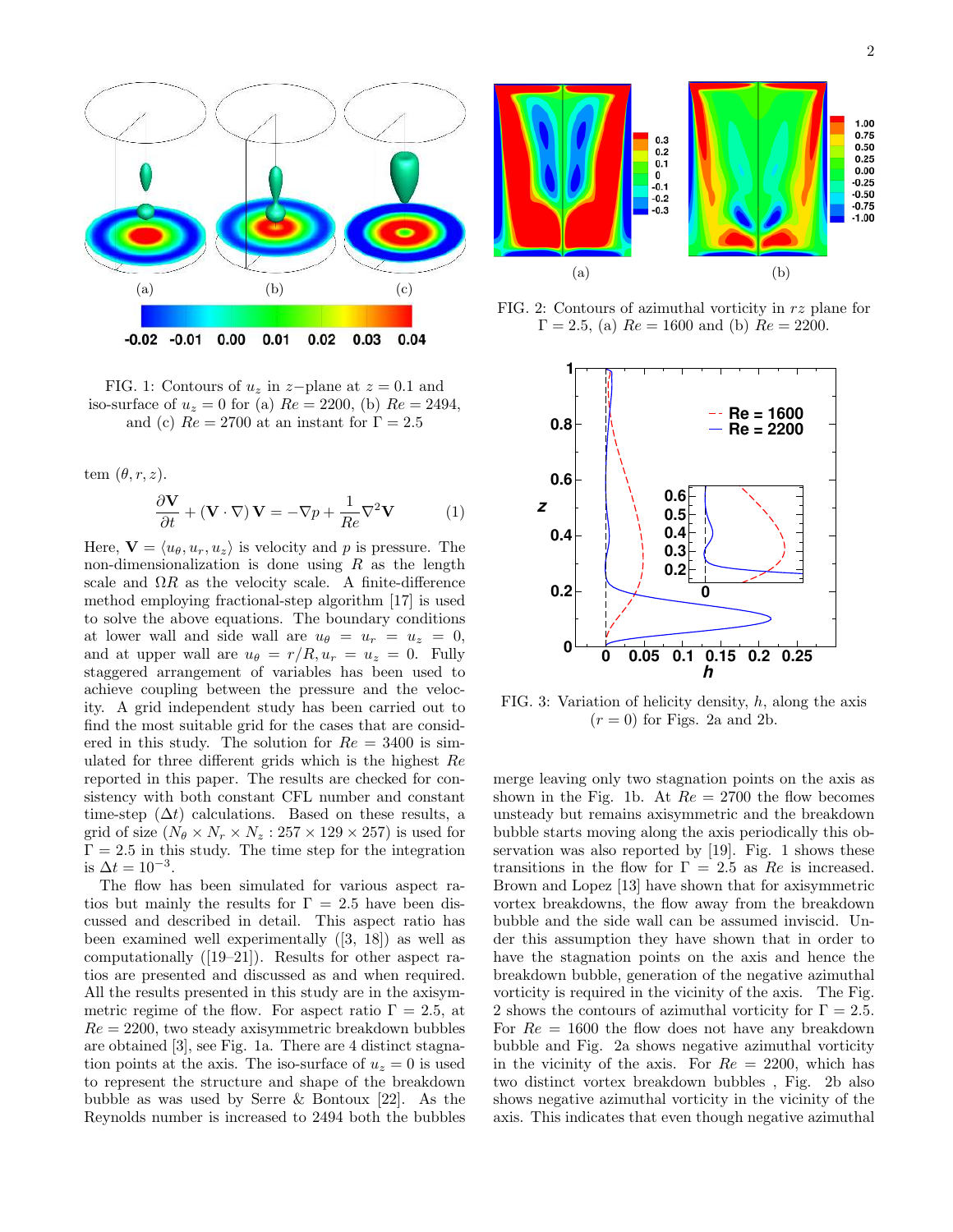vorticity generation is essential to vortex breakdown, its mere presence does not guarantee the vortex breakdown.

We analyze helicity density of the flow with axisymmetric vortex breakdown. The helicity density is defined as,  $h = \mathbf{V} \cdot \boldsymbol{\omega}$ . Fig. 3 shows variation of h along the axis of the cylinder for  $Re = 1600, 2200$  for  $\Gamma = 2.5$ . In case of  $Re = 1600$ , since there is no stagnation point on the axis, the helicity density does not change sign along the axis. While in the case of  $Re = 2200$ , there are four stagnation points on the axis and Fig. 3 shows that helicity changes sign exactly at these four points. It can be seen in the Fig. 3 that between the stagnation points, where the breakdown bubbles are present, helicity is negative. It has been observed that the helicity is negative inside and in the near vicinity of the breakdown bubbles and is enveloped by positive helicity. This behaviour of the helicity can be easily understood at least at the axis of the cylinder. The breakdown bubble is a surface where the circulation of the flow changes the direction as one moves radially in to the bubble or out of the bubble. Moreover, at the axis,  $u_r = 0$  for the axisymmetric case. The implications of these facts are that there is only axial flow present at the axis. Apart from this region, the negative helicity occurs adjacent to the rotating lid. The bulk clockwise circulation results in an upward flow outside the breakdown bubble and a counterclockwise circulation within the breakdown bubble results in a downward flow within the breakdown bubble at the axis. The evolution equation of helicity density,  $h$ , is,

$$
\frac{\partial h}{\partial t} + u_j \frac{\partial h}{\partial x_j} = -\omega_i \frac{\partial p}{\partial x_i} + \omega_j \frac{\partial}{\partial x_j} \left(\frac{u_i^2}{2}\right) + \frac{1}{Re} \left(\frac{\partial^2 h}{\partial x_j^2} - 2 \frac{\partial u_i}{\partial x_j} \frac{\partial u_i}{\partial x_j}\right)
$$
(2)

We integrate the equation 2 in the whole domain. The second term, after integration, which is simplified near the bottom and the top plate is,

$$
\int_{S} \hat{n} \cdot (-h\mathbf{V}) dS \approx \int_{S} u_{z} h dS \tag{3}
$$

The term that shows that the helicity that is generated at the top rotating plate is injected in the bulk flow by the axial component of the velocity. In other words, the equation 3 shows that the helicity is transported by  $u<sub>z</sub>$ in the flow from the top plate. This helicity gets concentrated in the vicinity of the axis where the breakdown occurs.

The role of helicity in relation with the vortex breakdown can be understood with the help of the axisymmetric flows. For axisymmetric flows the formulation of the helicity can be simplified as follows. The flow can be assumed as two-dimensional three component (2D3C) flow where the  $\theta$  component of the velocity can be thought of as a passive component in a two-dimensional  $rz$ -plane flow [23]. Full three-dimensional flow in such a case can be represented as,

$$
\mathbf{u} = \mathbf{V}^{2D} + \boldsymbol{\phi} \tag{4}
$$



FIG. 4: Comparison of helicity in rz plane with the breakdown bubbles for (a)  $Re = 2200$ ,  $\Gamma = 2.5$ , (b) and (c)  $Re = 3000$ ,  $\Gamma = 2.5$  at two different instants. In each figure, the left half (blue) shows the breakdown bubble defined by the contours of  $u_z = 0$  and right half (red) shows the negative contours of helicity in rz plane.

Here,  $V^{2D}$  is the two-dimensional part and  $\phi$  is the passive part given by,

$$
\mathbf{V}^{2D} = \langle 0, u_r, u_z \rangle; \boldsymbol{\phi} = \langle u_{\theta}, 0, 0 \rangle \tag{5}
$$

Evolution of these two velocity components is governed by the following equations,

$$
\frac{\partial \mathbf{V}^{2D}}{\partial t} + (\mathbf{V}^{2D} \cdot \nabla) \mathbf{V}^{2D} = -\nabla p + \nu \nabla^2 \mathbf{V}^{2D} \qquad (6)
$$

$$
\frac{\partial \phi}{\partial t} + (\mathbf{V}^{2D} \cdot \nabla) \phi = \nu \nabla^2 \phi \tag{7}
$$

Vorticity fields associated with these velocities are  $\omega$  and  $\boldsymbol{\omega}^{\phi}$ , which are found as follows,

$$
\boldsymbol{\omega} = \left\langle \frac{\partial u_r}{\partial z} - \frac{\partial u_z}{\partial r}, 0, 0 \right\rangle; \boldsymbol{\omega}^{\phi} = \left\langle 0, -\frac{\partial u_\theta}{\partial z}, \frac{u_\theta}{r} + \frac{\partial u_\theta}{\partial r} \right\rangle
$$
\n(8)

The helicity,  $h_{r,z}$  in the rz plane, which is associated with  $V^{2D}$  is then given by,

$$
h_{r,z} = \mathbf{V}^{2D} \cdot \omega^{\phi} = -u_r \frac{\partial u_{\theta}}{\partial z} + \underbrace{\frac{1}{r} u_z u_{\theta} + u_z \frac{\partial u_{\theta}}{\partial r}}_{II}
$$
(9)

Similarly, out of the plane helicity,  $h_{\theta}$ , is given by,

$$
h_{\theta} = u_{\theta} \mathbf{e}^{\theta} \cdot \omega = u_{\theta} \left( \frac{\partial u_r}{\partial z} - \frac{\partial u_z}{\partial r} \right) \tag{10}
$$

For an axisymmetric case, it is the helicity in the  $rz$  plane that determines the flow topology completely as it represents the alignment of  $V^{2D}$  vector with respect to  $\omega^{\phi}$ vector in rz plane. Fig. 4a shows contours of  $h_{r,z}$  for  $\Gamma = 2.5$ ,  $Re = 2200$  respectively compared against the breakdown bubbles which are represented by the surface of  $u_z = 0$  in the rz plane. For each right half of the Fig. 4, the values below 0 are shown in color and white region shows the values above 0. It can be seen that the